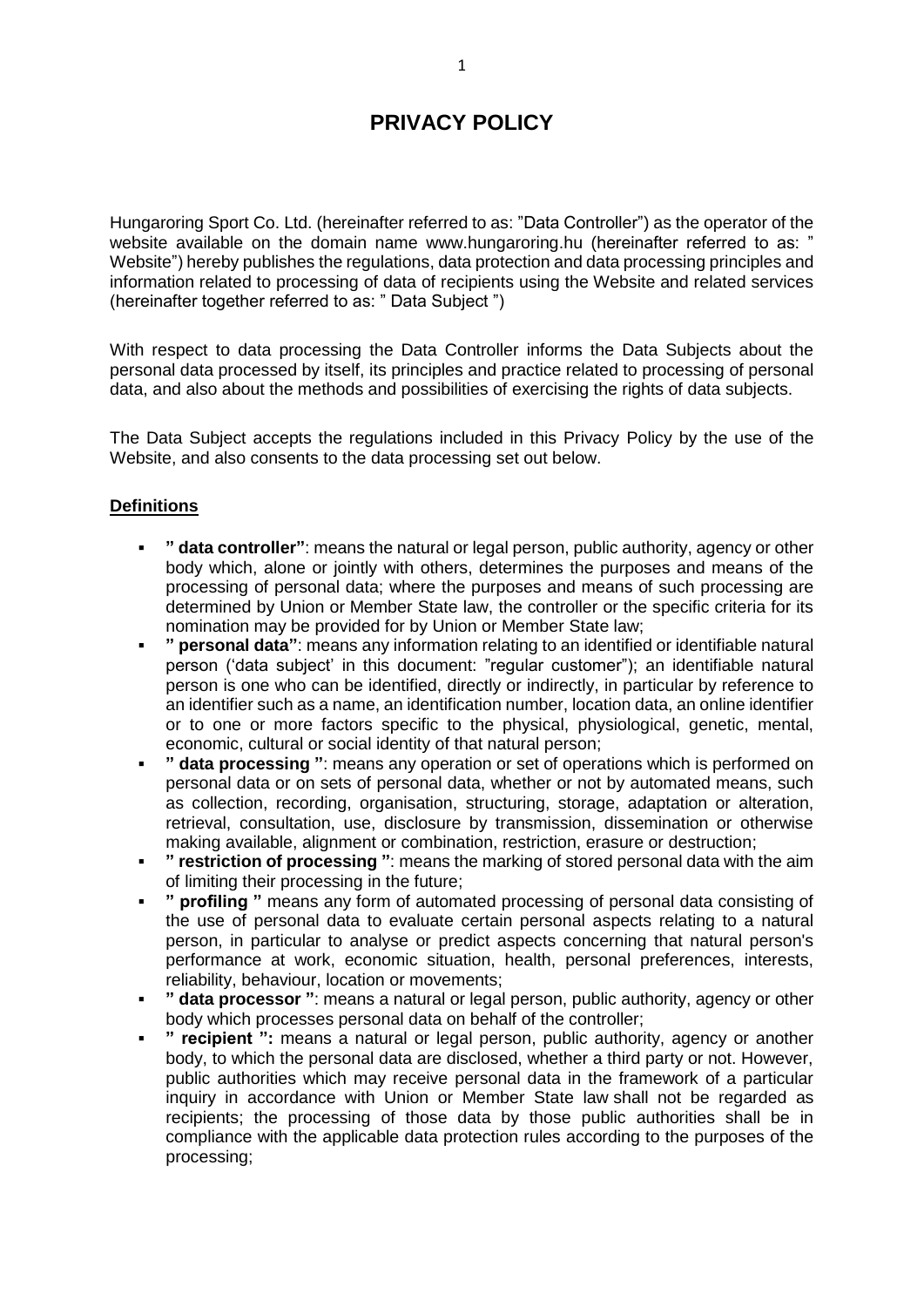- **" consent of the Data Subject "** means any freely given, specific, informed and unambiguous indication of the Data Subject's wishes by which he or she, by a statement or by a clear affirmative action, signifies agreement to the processing of Personal Data relating to him or her;
- **" personal data breach"** means a breach of security leading to the accidental or unlawful destruction, loss, alteration, unauthorised disclosure of, or access to, personal data transmitted, stored or otherwise processed;

# **Data of the Data Controller**

 **Hungaroring Sport Co. Ltd.** Seat: 2146 Mogyoród, Hungaroring rd. 10. Company registration number: 13-10-040464 Represented by: Zsolt Gyulay chief-executive officer, and Julia Gazsi Deputy CEO, authorized to sign for the company alone E-mail address: office@hungaroring.hu

### **Legal basis, purpose and period of data processing**

Data Subjects may give information or data on the Website in two ways:

- personal data expressly given or provided during the use of the Website's services.
- **EXEDENT** information provided to the Data Controller with respect to the use of the Website in connection with visiting the Website or its use.

In all cases, the legal basis of data processing is the voluntary consent of the Data Subject on the basis of point a) of Section (1) of Article 6. of the Regulation 2016/679 of the European Parliament and of the Council (EU) (" Regulation") on the protection of natural persons with regard to the processing of personal data and on the free movement of such data.

The Data Subject may withdraw his/her consent partly or completely by way of written statement addressed to the Data Controller. He/she may also request the deletion of his/her own data in the same way.

# **Processed personal data**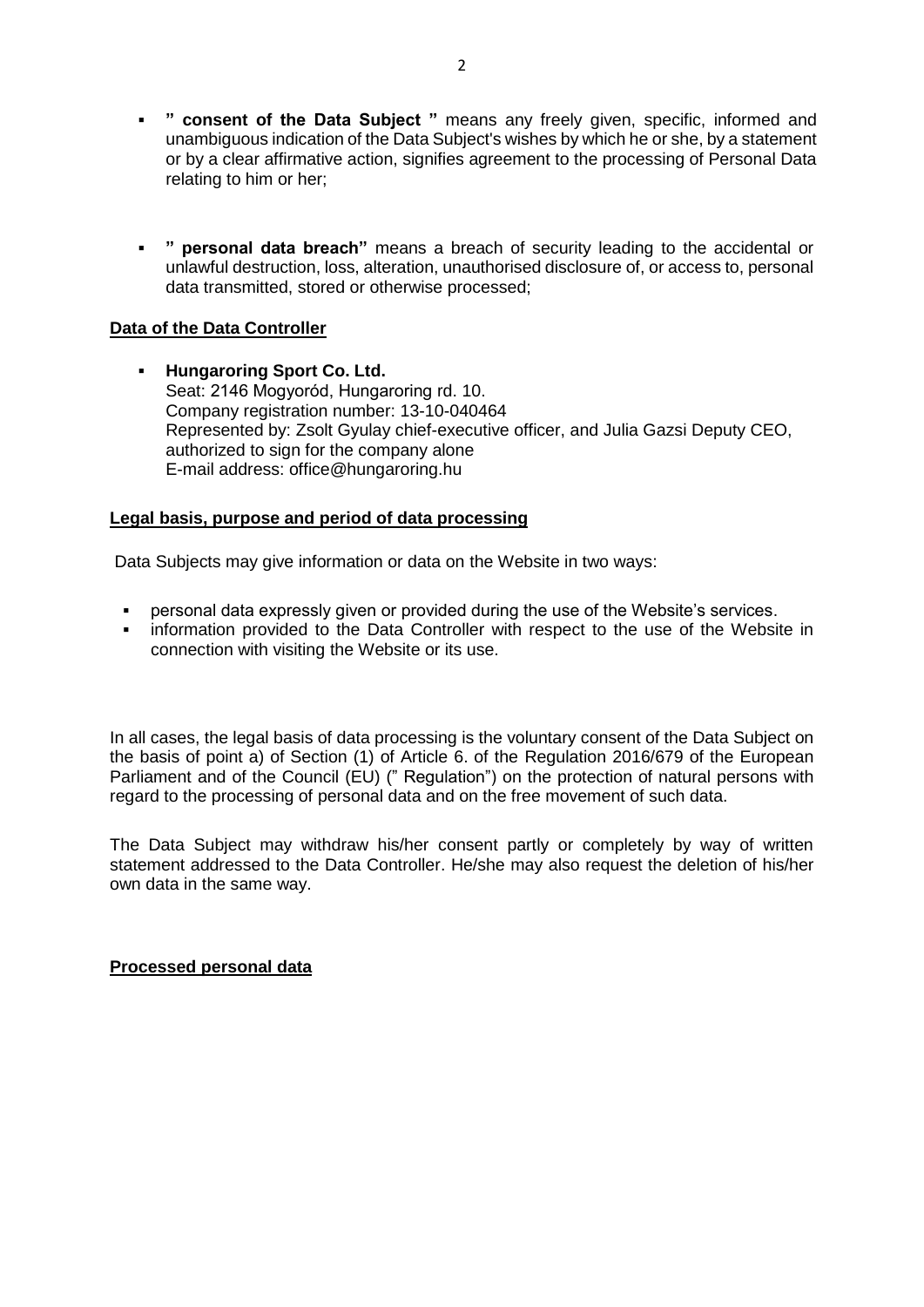| Data processing                                        | <b>Processed</b><br>data                                                                                                                                                                                                             | Period of data<br>processing      | <b>of</b><br><b>Purpose</b><br>data<br>processing                                                      | Legal basis of<br>processing                       |
|--------------------------------------------------------|--------------------------------------------------------------------------------------------------------------------------------------------------------------------------------------------------------------------------------------|-----------------------------------|--------------------------------------------------------------------------------------------------------|----------------------------------------------------|
| membership<br>registration<br>on<br>www.hungaroring.hu | Name, email<br>address,<br>invoicing<br>name, postal<br>code,<br>administrative<br>public<br>area,<br>house<br>area.<br>number,<br>country,<br>vehicle<br>data<br>(exhaust,<br>power,<br>οf<br>number<br>cylinders,<br>pc<br>killer) | Until deletion of<br>registration | Registration<br>of applicants<br>applying<br>for<br>Open Days,<br>administration<br>οf<br>applications | The<br>voluntary<br>consent of the<br>Data Subject |

Data Controller does not and may not use the given personal data for purposes other than those listed hereinabove. The issuance of personal data for any third persons or authorities – – unless it's regulated otherwise – is possible with the Data Subject's prior express consent.

In cases when the Data Controller intends to use the data provided for a purpose other than that for which it was originally collected, Data Controller informs the Data Subject accordingly, and obtains his/her prior express consent. The Data Controller also provides the possibility to the Data Subject to ban such use.

The Data Controller processes personal data during the period of purpose of data processing, primarily during the period of relationship with the Data Subject (at the end of such period data given by or relating to the Data Subject will be deleted), or until the Data Subject's request for deletion of such data or until the withdrawal of consent.

# **Handling of Cookies**

The Service Provider stores a bit of information called "cookie" for the tailor-made service on the computer of the Data Subject and reads back during a later visit. If the browser sends back a cookie saved earlier, then the service provider handling the cookie has the possibility to link the current visit of the Data Subject user with his/her former ones, but exclusively in relation to the own contents.

**Scope of processed data:** IP address, visit date, date.

**Scope of data subjects**: All Data Subjects visiting the Website.

**Purpose of data processing:** distinction of Data Subjects from each other, identification of the users' current sessions, storage of data given during such sessions, and prevention of data loss.